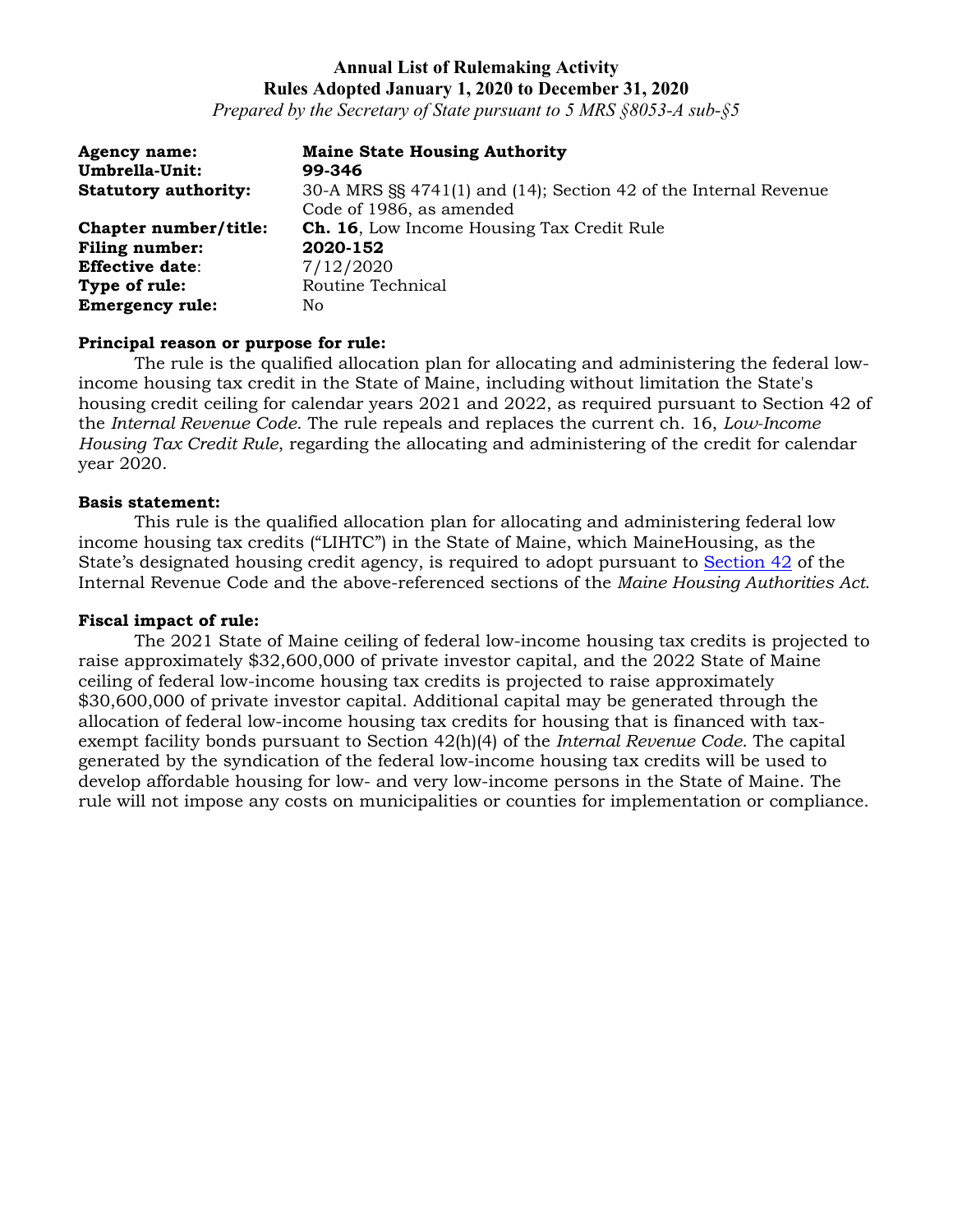# **Annual List of Rulemaking Activity Rules Adopted January 1, 2020 to December 31, 2020**

*Prepared by the Secretary of State pursuant to 5 MRS §8053-A sub-§5*

| <b>Agency name:</b><br>Umbrella-Unit: | <b>Maine State Housing Authority</b><br>99-346                                     |
|---------------------------------------|------------------------------------------------------------------------------------|
| <b>Statutory authority:</b>           | 30-A MRS §§ 4722(1)(W), 4741(1) and (15), 4991<br>et seq.; 42 USCA §§ 8621 et seq. |
| Chapter number/title:                 | <b>Ch. 24.</b> Home Energy Assistance Program Rule                                 |
| <b>Filing number:</b>                 | 2020-153                                                                           |
| <b>Effective date:</b>                | 7/12/2020                                                                          |
| Type of rule:                         | Routine Technical                                                                  |
| <b>Emergency rule:</b>                | No                                                                                 |

#### **Principal reason or purpose for rule:**

*(See Basis Statement)*

#### **Basis statement:**

This replacement rule repeals and replaces in its entirety the current *Horne Energy Assistance Program Rule*. The rule establishes standards for administering fuel assistance, emergency fuel assistance, TANF Supplemental Benefits, weatherization, and heating system repair and replacement funds to low-income households in the State of Maine. This replacement rule: amends the definitions of "Dwelling Unit", "Live-in Care Attendant", and "Priority Applicant"; allows expired government-issued photo identification cards to be accepted as documentation for a Primary Applicant; expands Dwelling Unit eligibility; modifies the amount of a Household's HEAP Benefit that can be recuperated to address Overpayments; establishes the Benefit amount available for eligible Households that have no calculated energy costs; expands allowable costs for Energy Crisis Intervention Program funds; removes the requirement that all Central Heating Improvement Program jobs over \$1,000 have a final inspection; allows Subgrantees to charge support costs associated with taking and processing HEAP Applications to Administrative dollars; removes the option to have HEAP Benefits retroactively applied to Horne Energy deliveries that have already been paid; adjusts the minimum monthly payment amount for Households entering into a repayment agreement for an Overpayment; and clarifies that HEAP Applicants will be provided an opportunity for a fair administrative hearing if they dispute the amount of their HEAP Benefit. Other changes correct errors or provide clarification to the previous version of the rule.

### **Fiscal impact of rule:**

None.